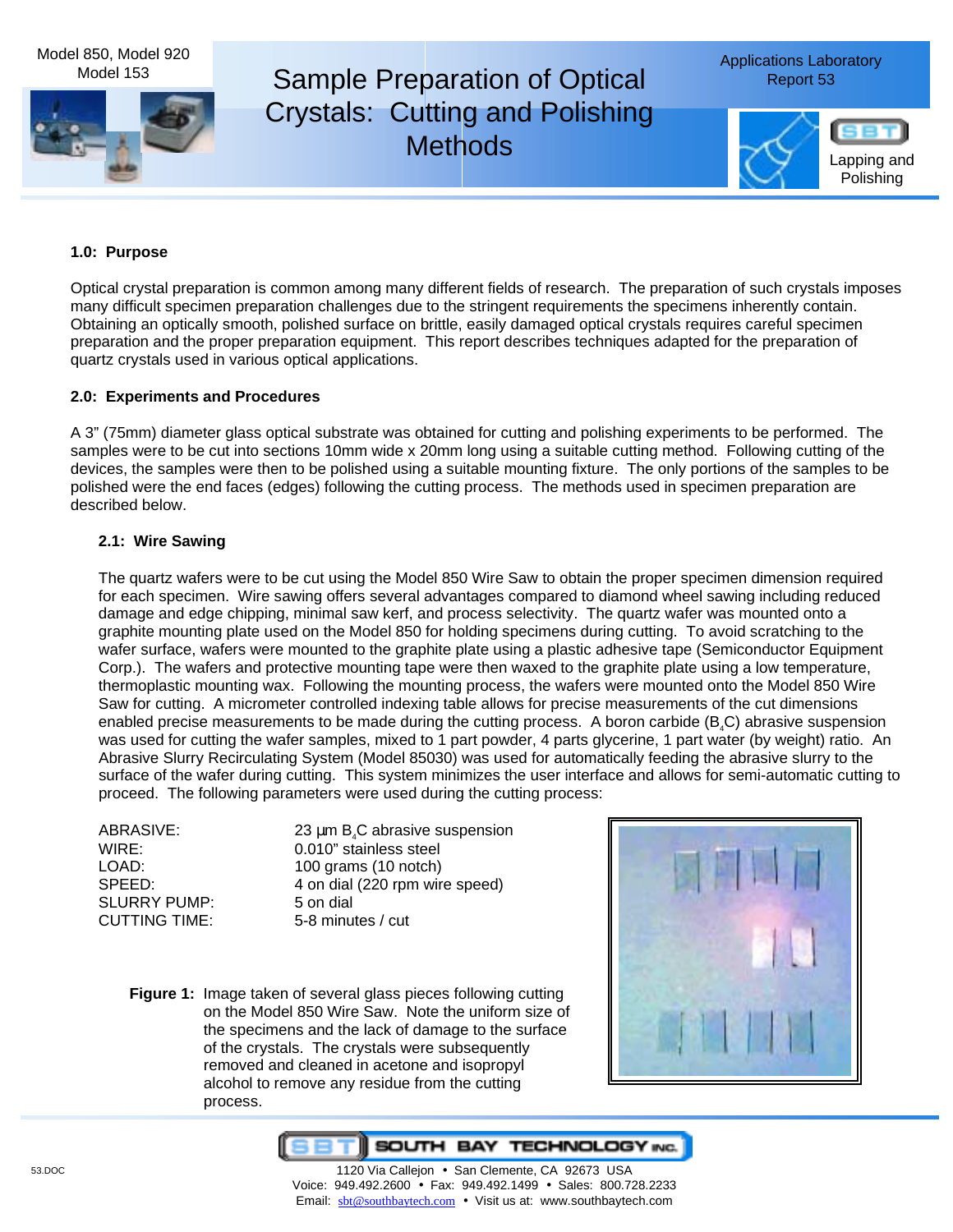## **2.2: Crystal Mounting**

Following the cutting process of the wafer, each specimen was then mounted to a modified mounting block for the Model 153 Laser Rod Polishing Fixture. The Model 153 was originally designed for polishing rod ends and other long, irregularly shaped specimens. A schematic illustration of this design is shown in Figure 2.



**Figure 2:** Schematic illustration of the Model 153 Laser Rod Polishing Fixture. The illustration on the left shows the original design for lapping and polishing laser rod crystals. The illustration at right shows a modified mounting block designed to accommodate square wafer pieces as prepared in this report.

A- Laser rod; B- Wafer piece; C- Mounting plate; D- Micrometer dial; E- Draw rod

Mounting of the quartz wafer pieces was done using a thermoplastic mounting wax applied to the modified mounting block manufactured specifically for polishing end faces on the as-cut quartz wafer pieces. The mounting block was placed onto a hot plate using a small pedestal to allow for the rod pieces to mounted uniformly onto the mounting block. Small amounts of wax (MWH 135) were applied to the mounting block and the wafer pieces were attached. Below is an illustration of the mounting procedure and an image showing the resulting mounted wafer pieces.



**Figure 3:** Illustration of the mounting process used for attaching the wafer pieces to the mounting block. The mounting block is placed onto a spacer and leveling plate all on the surface of the hot plate to facilitate even mounting of the wafer pieces. Wax is applied to the mounting block and the assembly is allowed to cool.

Following crystal mounting, the mounting block is assembled into the Model 153 and setup for lapping and polishing.

#### **2.3: Lapping and Polishing**

Lapping and polishing the end faces of the quartz wafer pieces is needed to remove mechanical damage from the sawing process and to produce the smooth, high quality polish necessary for most optical materials. The first step in most applications is to lap the specimen to produce a flat, uniform surface. This is required for making the edges perpendicular to the surface of the wafer piece and to eliminate any uneven edges that may have been produced in the wire sawing operation.

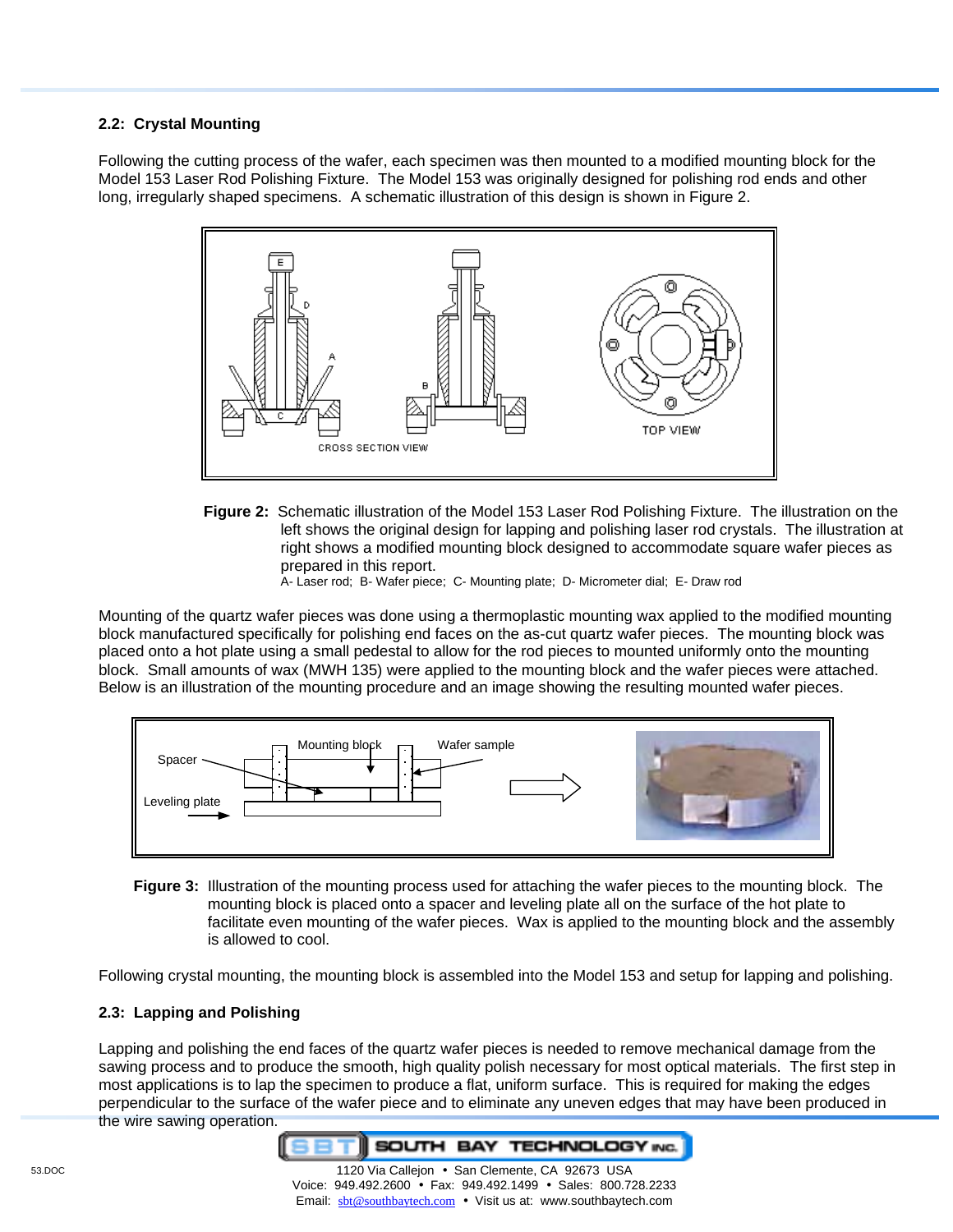Initial lapping was completed using a flat, cast iron lapping plate with an aluminum oxide abrasive suspension  $(A_1, O_3)$ . The plate is first conditioned to remove any surface irregularities present on the lapping plate and to charge the plate with the desired abrasive particle size. Conditioning is carried out for about 30 minutes using a 12  $\mu$ m Al<sub>3</sub>O<sub>3</sub> abrasive suspension with a conditioning ring and Model 92002 Workstation. After plate conditioning is completed, the specimen is ready to be lapped. The Model 153 is set up to remove 500 microns and the fixture is lapped for 12 minutes. Below are images showing the basic setup for plate conditioning as well as the specimen surface following lapping.



**Figure 4:** At left, schematic illustration showing the setup used for conditioning the cast iron lapping plate. The same configuration is used during specimen mounting with the Model 153 mounted in place of the conditioning ring. At right, OLM image showing the as lapped surface of the glass wafer pieces after lapping on the cast iron plate. Note the roughened surface characteristic of a lapped specimen.

Following initial lapping of the specimens, polishing of the specimens is required for removal of damage and to produce the polished surface. After polishing was completed the specimens were inspected under a reflected light microscope and evaluated based on the removal of lapping damage, remaining scratch pattern, edge quality, and overall polishing capability. Different polishing media and polishing cloths were used and therefore each step will be discussed individually below.

## **ShanyPol Polishing Cloth**

Rough polishing of the lapped specimens was carried out using a ShanyPol Medium polishing cloth. This cloth has little to no cloth nap (fiber) to it and behaves more like a pad material. The following parameters were used during the rough polishing step:

| LAP SPEED:        | 2 (110 RPM)         | LOAD:     | 100 GRAMS                                 |
|-------------------|---------------------|-----------|-------------------------------------------|
| ARM SPEED:        | 5 (21 RPM)          | ABRASIVE: | 12 $\mu$ m Al <sub>2</sub> O <sub>3</sub> |
| CLOTH TYPE:       | ShanyPol Medium     | TIME:     | 10 minutes                                |
| SLURRY DRIP RATE: | 1 drop / 10 seconds |           |                                           |

## **CeriPol Polishing Cloth**

Fine polishing of the specimen was carried out using a CeriPol polishing cloth. This cloth also behaves more like a pad material and is designed for optical crystal polishing. The following parameters were used during fine polishing:

**SOUTH BAY TECHNOLOGY INC.**